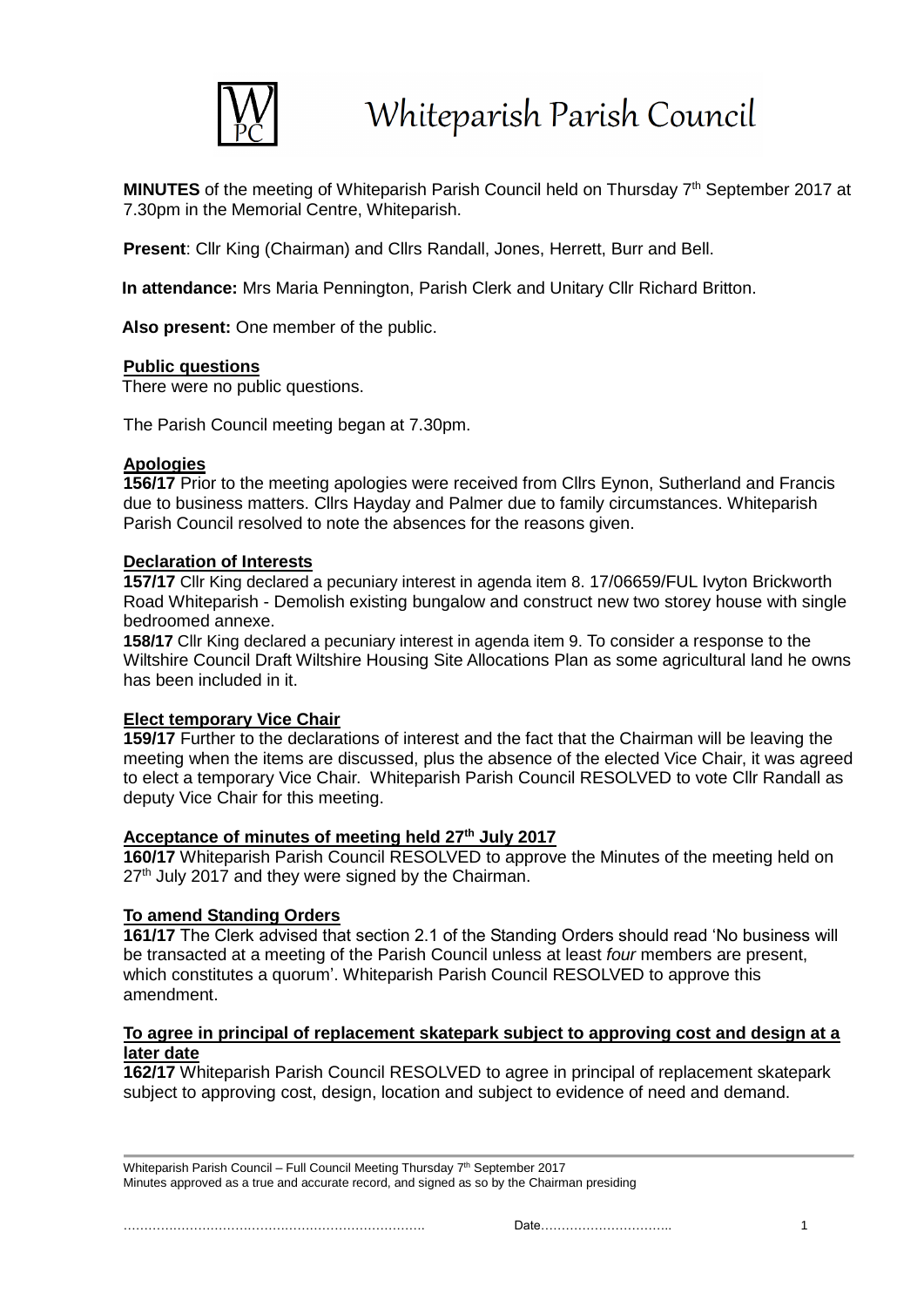# **To discuss parking in Green Close**

**163/17, 55/16** The Clerk reported that there have been further concerns raised about the parking of vehicles in Green Close, particularly near the junction with the A27. It was agreed for the Clerk to ask for local Police assistance.

# **Planning update**

**164/17** The Clerk advised the application for Mulberry House is still live and no amended application has been notified to date as per the planning officer's communication.

# **To consider a response to planning application received:**

 **165/17 17/060066/FUL Mulberry House** The Street Whiteparish SP5 2SL Large garden shed for storage use. Whiteparish Parish Council RESOLVED to recommend refusal on the grounds of inappropriate development in a Conservation Area, on an elevated site making it visually intrusive.

 **166/17 17/07006/FUL The Coach House** Romsey Road Whiteparish SP5 2RG Proposed first floor extension to create second bedroom. Whiteparish Parish Council RESOLVED to make no comment.

### **167/17 17/07784/TCA Jasmine Cottage** The Street Whiteparish SP5 2SG

T1 - Leylandi – Fell, T2 - Silver Birch- Top by up to 3 Metres. Whiteparish Parish Council RESOLVED to make no comment.

### **168/17 17/07408/FUL 1 Lion Cottages** Common Road Whiteparish SP5 2RE

Extend existing car port to form new garage. Whiteparish Parish Council RESOLVED to make no comment.

### **169/17 17/07727/FUL 44 Highlands Way** Whiteparish SP5 2SZ

Proposed rear conservatory. Whiteparish Parish Council RESOLVED to make no comment.

8pm The Chairman left the meeting.

### **170/17 17/06659/FUL Ivyton** Brickworth Road Whiteparish SP5 2QG

Demolish existing bungalow and construct new two storey house with single bedroomed annexe. Whiteparish Parish Council RESOLVED no objections subject to the Planning Officer being satisfied that there would be no adverse impact on the setting of the listed building.

### **To consider a response to the Wiltshire Council Draft Wiltshire Housing Site Allocations Plan**

**171/17, 148/17** Whiteparish Parish Council RESOLVED to formulate responses regarding the discrepancies on Table A.6 Proposed amendments to Whiteparish Settlement Boundary. Responses were formulated see Appendix 1.

8.38pm The Chairman returned to the meeting.

### **To approve payment of cost of room hire of £25.00 for Wiltshire Council planning training**

**172/17** Whiteparish Parish Council RESOLVED to approve payment of cost of room hire of £25.00 for Wiltshire Council planning training.

Whiteparish Parish Council – Full Council Meeting Thursday 7<sup>th</sup> September 2017 Minutes approved as a true and accurate record, and signed as so by the Chairman presiding

………………………………………………………………. Date………………………….. 2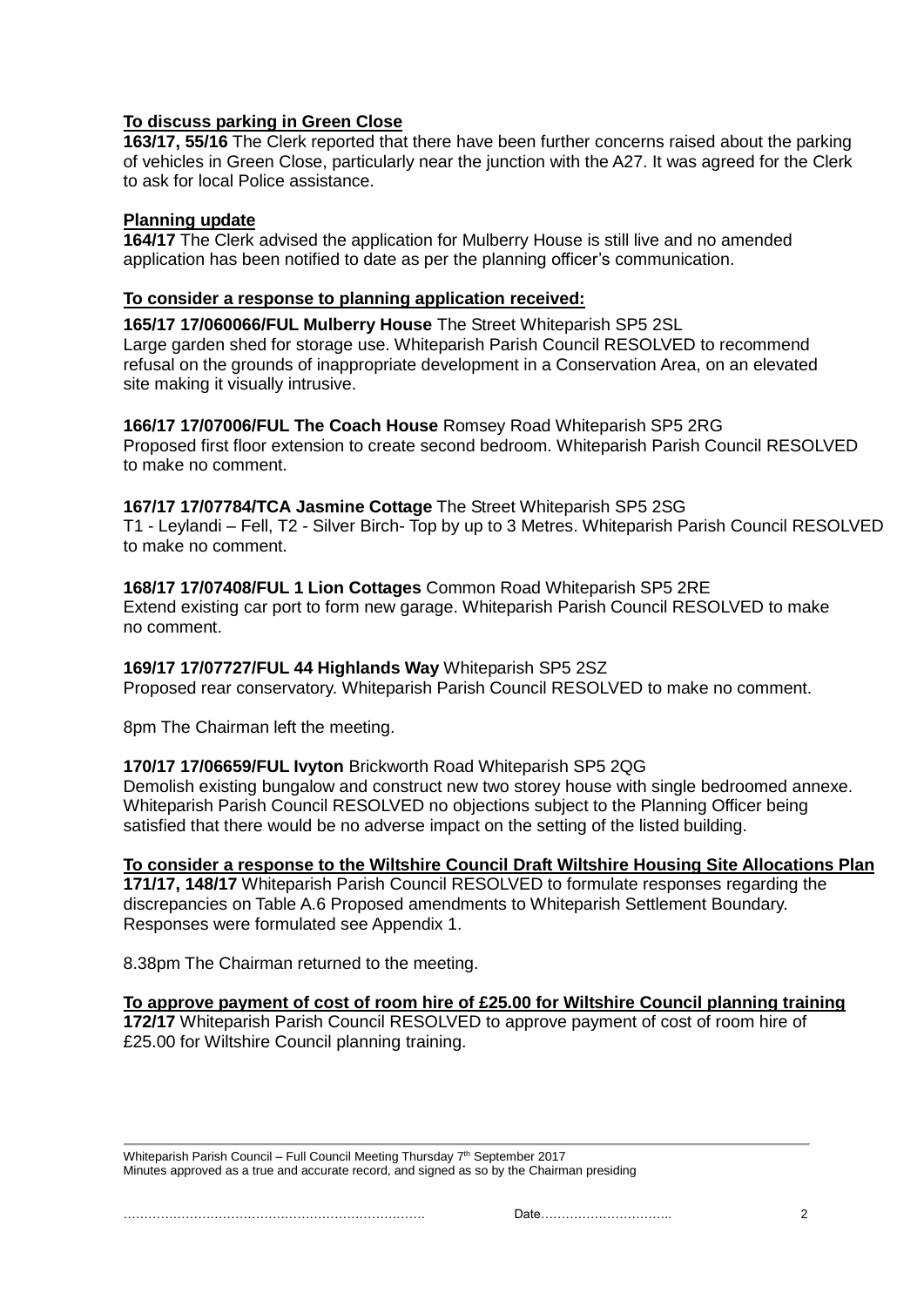# **To approve Parish Council insurance**

**173/17** The Clerk advised that the insurance renewal date is 1<sup>st</sup> October. Quotes for 1 and 3 year terms were discussed and Whiteparish Parish Council RESOLVED to approve the 3 year term for Came and Company at £544.18.

# **To approve accounts for payment and to record the bank balances**

**174/17** Whiteparish Parish Council RESOLVED to approve the payments as listed in the following schedule and to record the bank balances.

# **SCHEDULE OF PAYMENTS FOR APPROVAL**

| <b>PAYABLE TO</b>                  | <b>AMOUNT</b> | <b>VAT</b> | <b>TOTAL</b> | <b>DETAIL</b>                           |
|------------------------------------|---------------|------------|--------------|-----------------------------------------|
| Mrs M Pennington                   | 65.04         | 0.00       | 65.40        | Reimbursement for office administration |
| Mrs M Pennington                   | 494.40        | 0.00       | 494.40       | Remuneration                            |
| <b>Whiteparish Memorial Trust</b>  | 25.00         | 0.00       | 25.00        | Room Hire for planning training by WC   |
| <b>River Bourne Community Farm</b> | 85.00         | 0.00       | 85.00        | Erect and remove SID 10.08.17 to        |
|                                    |               |            |              | 24.08.17                                |
| <b>Courtens Garden Centre</b>      | 125.00        | 25.00      | 150.00       | 3 new oak barrels and planting up and   |
|                                    |               |            |              | maintenance                             |

| <b>INCOME RECEIVED</b> |                          |                                 |               |
|------------------------|--------------------------|---------------------------------|---------------|
| <b>DATE</b>            | <b>SENDER</b>            | <b>DESCRIPTION</b>              | <b>AMOUNT</b> |
| 11.08.17               | <b>Wiltshire Council</b> | S106 towards new play equipment | 5.454.00      |

- Community Account Balance 07.09.17 £49,231.11
- Business Reserve 07.09.17 £24,320.80
- Conservation 07.09.17 £185.20

### **Rights of Way update**

**175/17, 149/17, 130/17, 111/17** The Clerk reported that installation of the new kissing gates on path 5 will commence on Monday 11<sup>th</sup> September. Cllrs Randall, Jones, Burr and Herrett agreed to volunteer their assistance on the day.

#### **Highways update**

**176/16** The Clerk reported that the Parish Steward is due on 19<sup>th</sup> September.

**177/16** The Clerk reported that several concerns have been raised about overgrown vegetation in the village. It was agreed for a reminder to be put in Steeple and Street.

### **178/17 Reports from Representatives**

**School**

No report.

# **Memorial Trust**

Cllr Herrett reported on the Memorial Trusts activities.

#### **New Forest National Park**

Cllr Palmer had circulated the report prior to the meeting and Cllr Randall gave an update. **Whiteparish Education Foundation**

The Chairman reported grant applications have been received however there has been no recent meeting.

#### **Youth**

No report.

#### **Area Board**

The next Area Board is September 28<sup>th</sup> at Trafalgar School, Downton. Cllr Jones will attend on behalf of the Parish Council.

Whiteparish Parish Council - Full Council Meeting Thursday 7<sup>th</sup> September 2017 Minutes approved as a true and accurate record, and signed as so by the Chairman presiding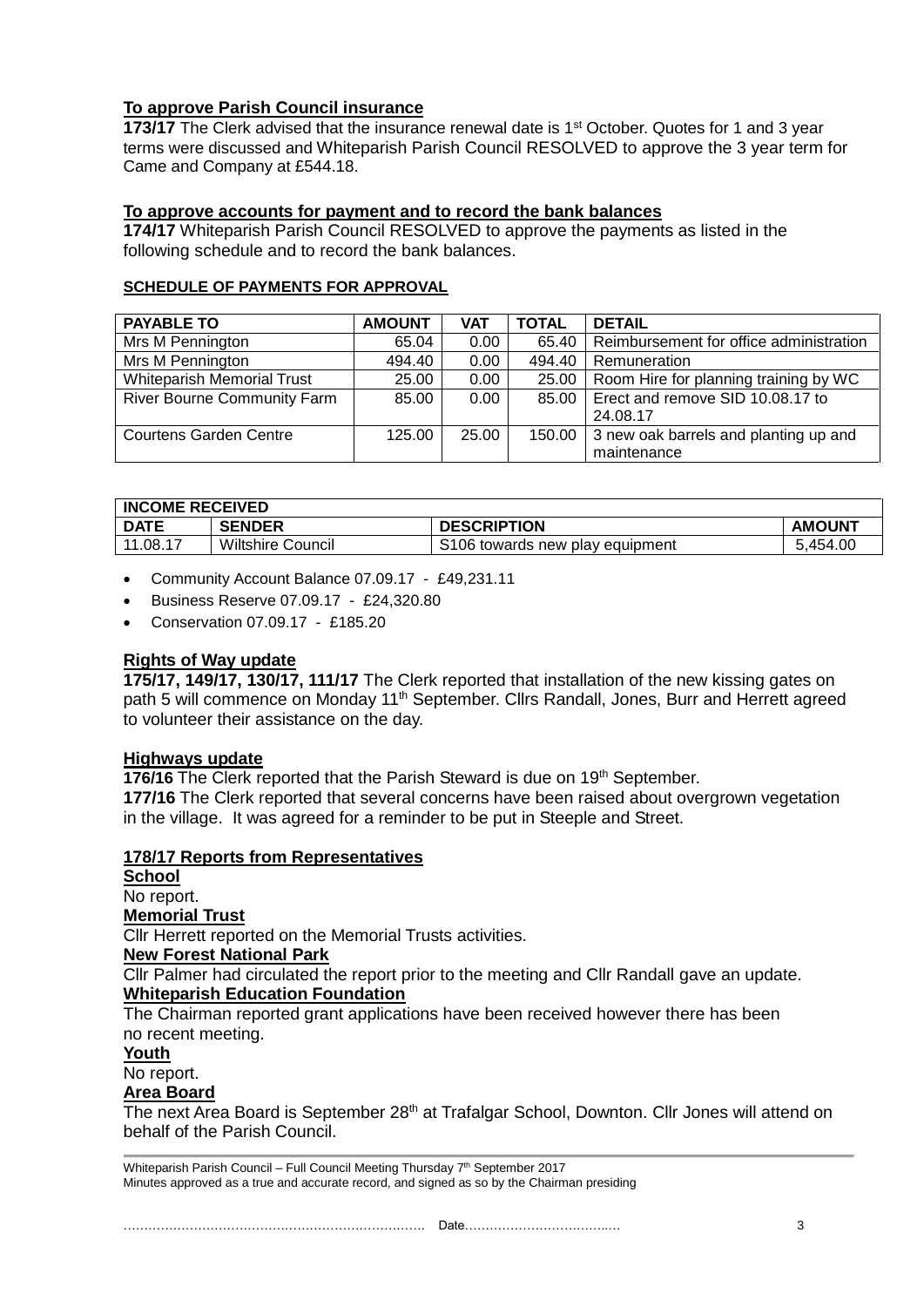#### **Correspondence/communications**

**179/17** The Clerk updated on correspondence received.

#### **Exempt business**

**180/17** There was no exempt business.

#### **Next Meeting**

Next meeting is to be held Thursday 12<sup>th</sup> October 2017 at 7.30pm at the Memorial Centre, Whiteparish.

The Chairman closed the meeting at 8.55pm as there was no further business.

Whiteparish Parish Council - Full Council Meeting Thursday 7<sup>th</sup> September 2017 Minutes approved as a true and accurate record, and signed as so by the Chairman presiding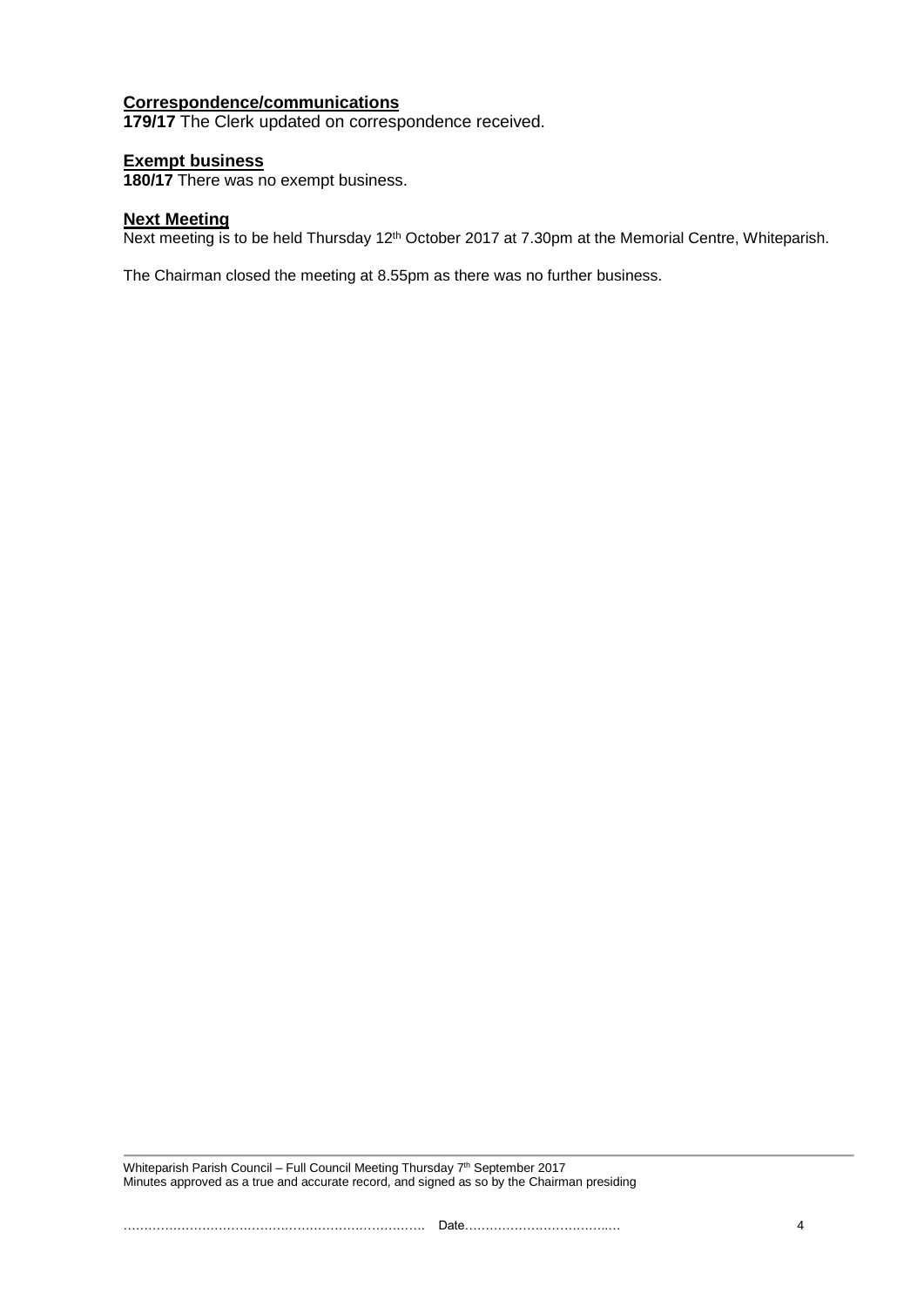# **Wiltshire Housing Site Allocations Plan**

# **Pre-submission Draft Representation Form and Notes**

| Ref: | (For official use only) |
|------|-------------------------|
|      |                         |

#### **Please return to Wiltshire Council, by 5pm on Friday 22 September 2017.**

**By post to:** Spatial Planning, Wiltshire Council, County Hall, Bythesea Road, Trowbridge, Wiltshire, BA14 8JN.

**By e-mail to:** [spatialplanningpolicy@wiltshire.gov.uk](mailto:spatialplanningpolicy@wiltshire.gov.uk) 

**Tel**: 01225 713223 **Website**:<http://consult.wiltshire.gov.uk/portal>

This form has two parts:

Part A **–** Personal details Part B **–** Your representation(s). Please use a separate sheet for each representation

### **Part A – Personal details**

|                                     | 1. Personal details                |
|-------------------------------------|------------------------------------|
| Contact title (i.e. Mr/Mrs/Dr etc.) | <b>Mrs</b>                         |
| Contact first name                  | Maria                              |
| Contact last name                   | Pennington                         |
| Parish/Town Council name            | <b>Whiteparish Parish Council</b>  |
| Address Line 1                      | <b>Birchley</b>                    |
| Address Line 2                      | <b>Chapel Hill</b>                 |
| Address Line 3                      | <b>West Grimstead</b>              |
| Address Line 4                      | Salisbury                          |
| Postcode                            | SP <sub>5</sub> 3SJ                |
| <b>Telephone Number</b>             | 01722 711858                       |
| <b>Email Address</b>                | maria.pennington456@btinternet.com |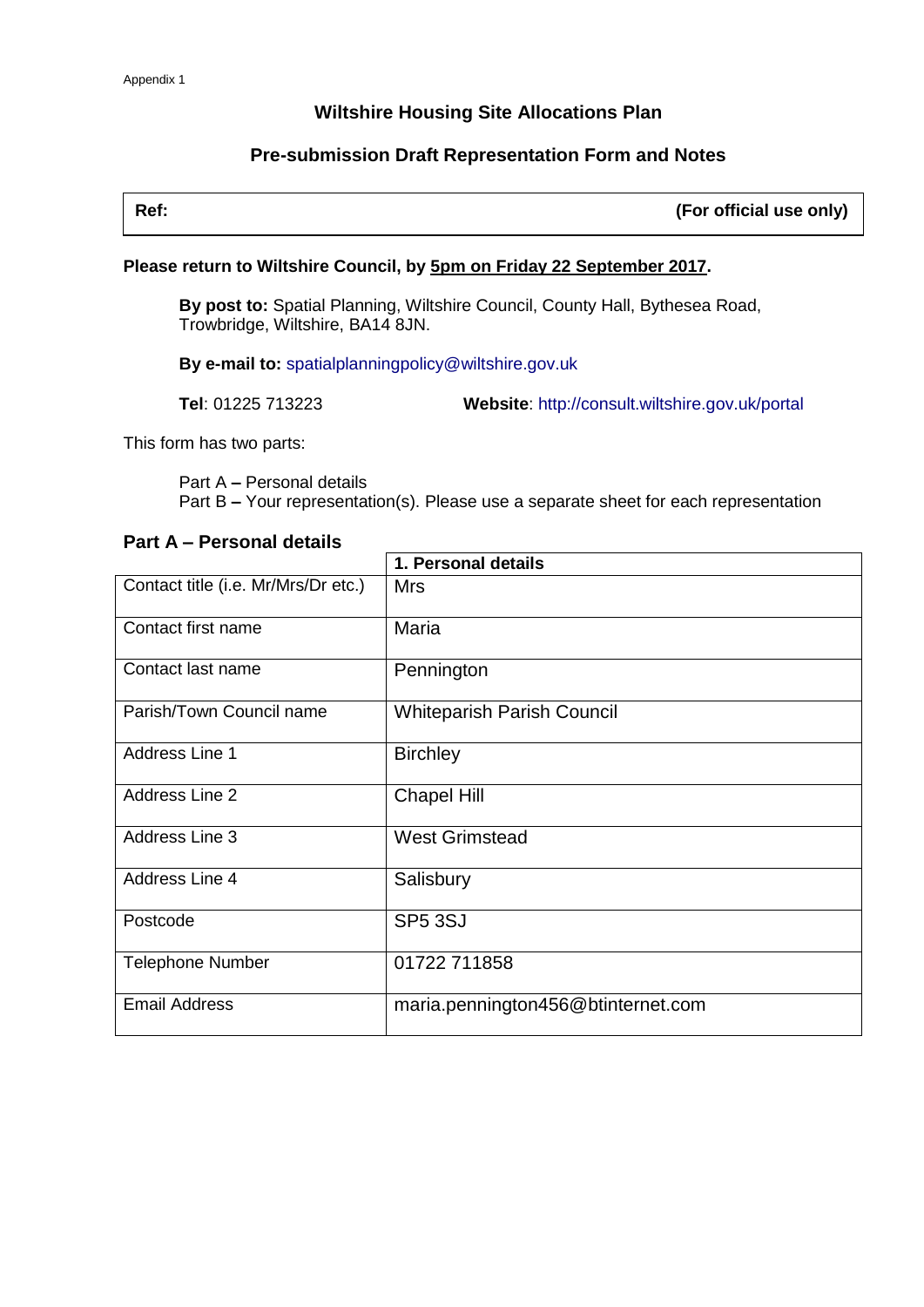# **Part B – Please use a separate sheet for each representation**

Please note your representation should cover succinctly all the information, evidence and supporting information necessary to support/ justify the representation and the suggested change, as there will not normally be a subsequent opportunity to make further representations based on the original representation to the pre-submission draft consultation.

After this stage, further submissions will be only at the request of the Inspector, based on the matters and issues he/ she identifies for examination.

| Name of organisation: | <b>Whiteparish Parish Council</b> |
|-----------------------|-----------------------------------|
|                       |                                   |

See below for the Parish Councils comments:

*Please continue on a separate sheet if necessary...*

#### **Whiteparish**

A.*6 The preceding map of Whiteparish illustrates both the existing settlement boundary and the proposed revised settlement boundary. Table A.6 below explains why each of the proposed amendments were made to the existing settlement boundary, in line with the settlement boundary review methodology(19) . The grid reference numbers are those used on the map overleaf.*

| <b>Map Grid</b><br>Reference(20) | <b>Proposed Amendments</b>                                                                               |
|----------------------------------|----------------------------------------------------------------------------------------------------------|
| <b>F8 E7, F7</b>                 | Amend boundary to include built residential development that is physically related to the<br>settlement. |
|                                  | Smaller section is agricultural buildings and should be excluded.                                        |
| H7 H7(W)                         | Amend boundary to include the curtilage of a property that relates more to the built                     |
|                                  | environment. Thin strip at rear of properties on Common Road should be excluded - area                   |
|                                  | of land more closely related to the open countryside.                                                    |
| HZ H7(E)                         | Amend boundary to include the curtilage of a property that relates more to the built                     |
|                                  | environment.                                                                                             |
|                                  | You have excluded a property Church Barn - should be included.                                           |
| G <sub>9</sub>                   | Amend boundary to include the curtilage of a properties that relate more to the built                    |
|                                  | environment. Both rectangular and square sections are agricultural and should be excluded                |
|                                  | as pushing out into the open countryside which is the New Forest National Park.                          |
| 14, 15                           | Amend boundary to exclude recreational or amenity space at the edge of the settlement                    |
|                                  | that relates more to the open countryside. WC comments say to exclude but 2 large (15)                   |
|                                  | rear of 4 large houses on Dean Lane) sections are <i>proposed</i> to become included when                |
|                                  | they should be excluded. Curtilages of properties which have the capacity to extend the                  |
|                                  | built form of the settlement. This includes large residential gardens. Recreational or                   |
|                                  | amenity space at the edge of settlements which primarily relate to the countryside (in form              |
|                                  | or nature).                                                                                              |
| H4, H <sub>5</sub>               | Amend boundary to include built residential development that is physically related to the                |
|                                  | settlement. Ashmore House, Dean Lane is a large country house set in grounds and                         |
|                                  | should be excluded. Curtilages of properties which have the capacity to extend the built                 |
|                                  | form of the settlement. This includes large residential gardens. Further development                     |
|                                  | around the house would be detrimental to the setting.                                                    |